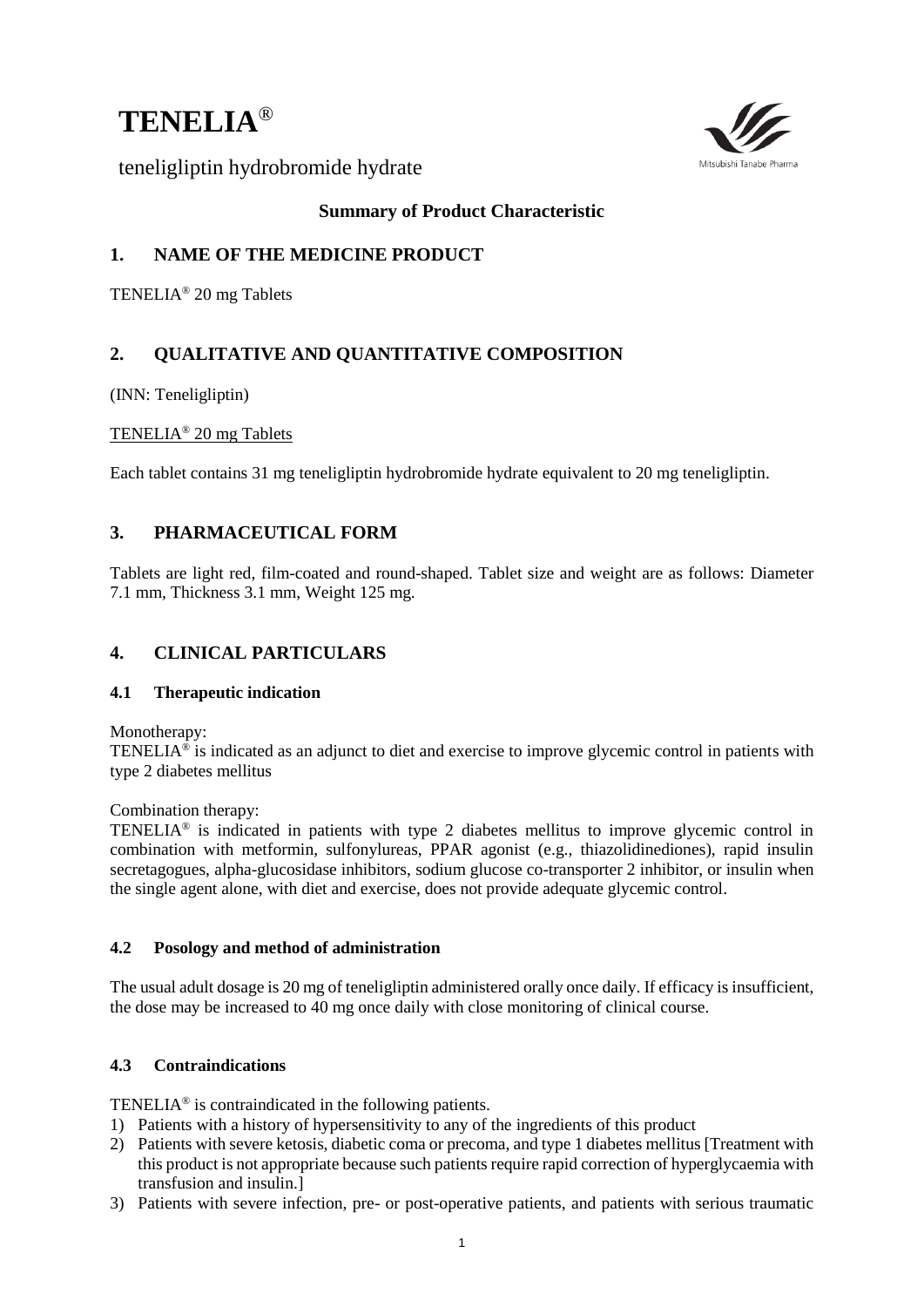injury [Treatment with this product is not appropriate because glycaemic control with insulin injection is desirable in such patients.]

#### **4.4 Special warnings and precautions for use**

#### Careful Administration

TENELIA® should be administered with care in the following patients.

- 1) Patients with severe hepatic impairment [There has been no clinical experience establishing its safety in such patients (see section 5.2).]
- 2) Patients with cardiac failure (NYHA class III or IV) [There has been no clinical experience establishing its safety in such patients.]
- 3) Patients receiving sulfonylurea or insulin [The risk of hypoglycaemia may be increased (see "Important Precautions" of this section, sections 4.5 and 4.8).]
- 4) The following patients or conditions [Hypoglycaemia may occur.]
	- Pituitary insufficiency or adrenal insufficiency
	- Malnutrition, starvation, irregular diet, insufficient food intake or hyposthenia
	- Extreme muscle exercise
	- Patients with excessive alcohol intake
- 5) Patients with a history of abdominal operation or a history of intestinal obstruction [Intestinal obstruction may occur (see section 4.8).]
- 6) Patients prone to QT interval prolongation (patients with current or a history of arrhythmia such as severe bradycardia, patients with cardiac disease such as congestive cardiac failure, patients with hypokalaemia, etc.) [QT interval prolongation may occur (see section 4.9 and 5.2).]

#### Important Precautions

- 1) Prior to the use of this product, patients should be instructed to recognize hypoglycemic symptoms and their management. In particular, when used in combination with sulfonylurea or insulin, this product may increase the risk of hypoglycaemia. In order to decrease the risk of hypoglycaemia associated with coadministration with sulfonylurea or insulin, a reduction in the dose of sulfonylurea or insulin should be considered when this product is coadministered with these drugs (see "Careful Administration" of this section, sections 4.5 and 4.8).
- 2) Use of this product should be considered only in patients with established diagnosis of diabetes mellitus. It should be noted that there are other diseases than diabetes mellitus that have symptoms similar to those of diabetes mellitus (renal glycosuria, abnormal thyroid function, etc.), such as impaired glucose tolerance and positive urine sugar.
- 3) Use of this product should be considered only when there is inadequate response to diet and exercise therapy, which are fundamental for treatment of diabetes mellitus, after adequate trial of the therapies.
- 4) During treatment with this product, blood glucose should be regularly monitored, and the effect of the drug should be checked. If the response to this product is inadequate after 3 months of treatment, a change to other treatment should be considered.
- 5) During continued treatment with this product, it may become unnecessary to administer the product or it may become necessary to reduce a dose of the product. In addition, there may be no or inadequate response to the product due to patient's failure to take care of themselves or a complication of infection, etc. Therefore, attention should be paid to the amount of food intake, blood glucose level and presence/absence of infection to judge continuation of treatment, doses and selection of drugs.
- 6) Adverse drug reactions such as prolonged QT may occur. Treatment with this product should preferably be avoided in patients with current or a history of QT interval prolongation (congenital long QT syndrome, etc.) or with a history of Torsades de pointes (see section 4.9 and 5.2).
- 7) Both GLP-1 receptor agonists and this product have an antihyperglycaemic action mediated by GLP-1 receptor. No results of clinical trials studying a combined therapy with both drugs are available and the efficacy and safety of the coadministration have not been proved.
- 8) Acute pancreatitis may occur. Patients should be instructed to consult with a physician immediately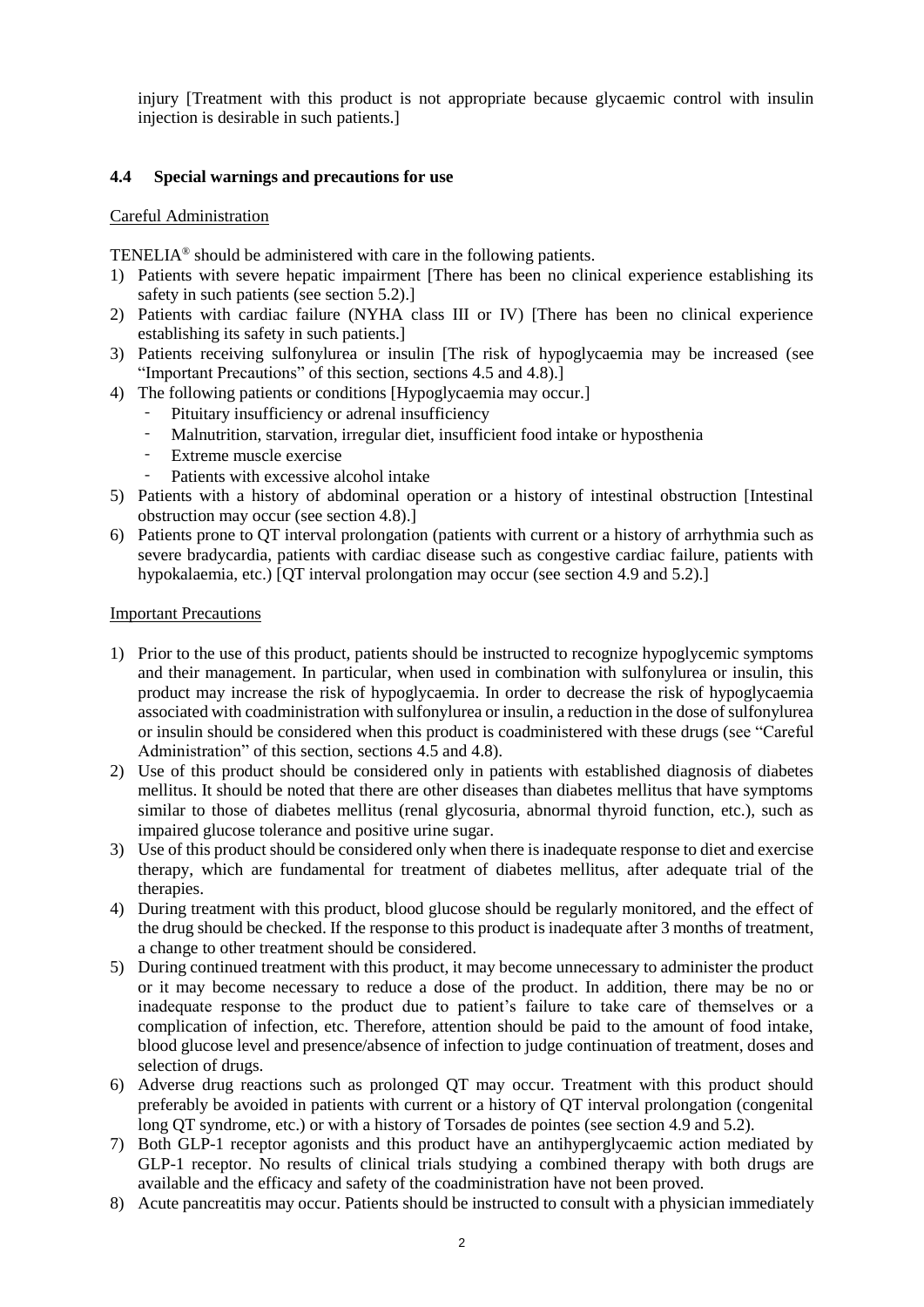if initial symptoms including persistent and intense abdominal pain and/or vomiting occur(see section 4.8).

## Use in the Elderly

Since elderly patients often have reduced physiological function, this product should be administered carefully with close monitoring of the patient's condition.

#### Pediatric Use

The safety of this product in low-birth-weight infants, neonates, nursing infants, infants, or children has not been established (no clinical experience).

#### Precaution concerning Use

## <Precautions regarding dispensing>

For drugs that are dispensed in a press-through package (PTP), instruct the patient to remove the drug from the PTP sheet prior to use. [It was reported that, if the PTP sheet is swallowed, the sharp corners of the sheet may puncture the esophageal mucosa, resulting in severe complications such as mediastinitis.]

## Other Precautions

QT interval prolongation has been reported after administration of this product at a dose of 160 mg once daily (see section 4.9 and 5.2). [The usual approved dosage of this product is 20 mg of teneligliptin once daily, and the maximum dosage is 40 mg once daily (see section 4.2).

## **4.5 Interactions with other medicinal products and other forms of interactions**

This product is primarily metabolized by CYP3A4 and flavin-containing monooxygenase (FMO1 and FMO3), and urinary excretion of unchanged drug was 14.8% to 22.1% (see section 5.2).

| <b>Drugs</b>                 | <b>Signs, Symptoms, and Treatment</b>       | <b>Mechanism and</b><br><b>Risk Factors</b> |
|------------------------------|---------------------------------------------|---------------------------------------------|
| Drugs for diabetes mellitus  | When this product is coadministered,        | Antihyperglycaemic                          |
| Sulfonylurea                 | patients should be carefully observed       | action is intensified.                      |
| Rapid-acting insulin         | since hypoglycemic symptoms may             |                                             |
| secretagogues                | occur. In particular, when used in          |                                             |
| Alpha-glucosidase inhibitors | combination with sulfonylurea or insulin,   |                                             |
| <b>Biguanides</b>            | the risk of hypoglycaemia may be            |                                             |
| <b>Thiazolidines</b>         | increased. In order to decrease the risk of |                                             |
| GLP-1 receptor agonists      | hypoglycaemia associated with               |                                             |
| <b>SGLT2</b> inhibitors      | coadministration with sulfonylurea or       |                                             |
| Insulin, etc.                | insulin, a reduction in the dose of         |                                             |
|                              | sulfonylurea or insulin should be           |                                             |
|                              | considered (see sections 4.4 and 4.8).      |                                             |
|                              | When hypoglycemic symptoms appear,          |                                             |
|                              | sucrose should normally be administered.    |                                             |
|                              | When this product is coadministered with    |                                             |
|                              | an alpha-glucosidase inhibitor, glucose     |                                             |
|                              | should be administered.                     |                                             |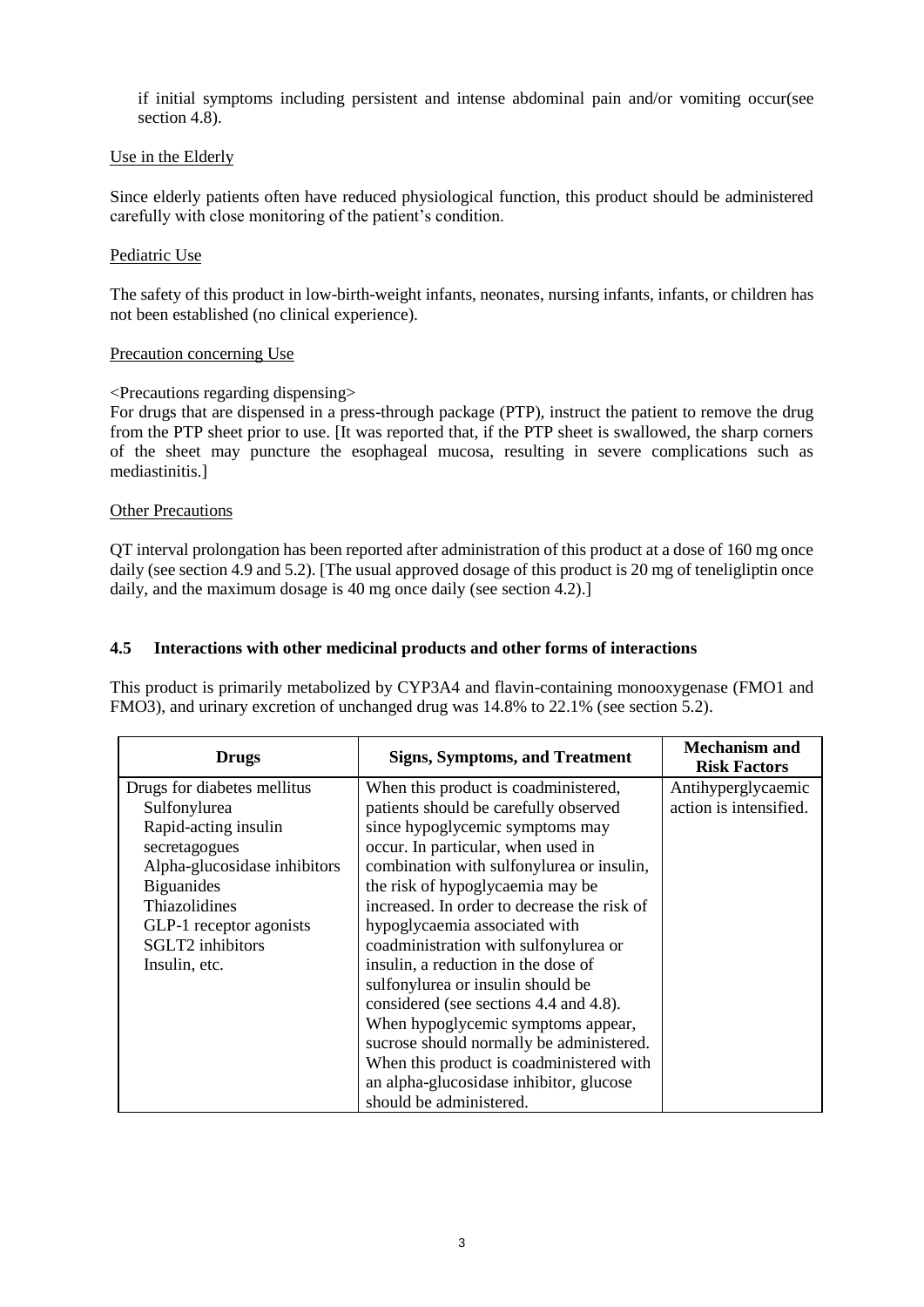| <b>Drugs</b>                                                                                                                                                                                                                                          | <b>Signs, Symptoms, and Treatment</b>                                                                                                                                          | <b>Mechanism and</b><br><b>Risk Factors</b>                                                        |
|-------------------------------------------------------------------------------------------------------------------------------------------------------------------------------------------------------------------------------------------------------|--------------------------------------------------------------------------------------------------------------------------------------------------------------------------------|----------------------------------------------------------------------------------------------------|
| Drugs that intensify<br>antihyperglycaemic action<br>Beta-blockers<br>Salicylic acid<br>Monoamine oxidase<br>inhibitors, etc.                                                                                                                         | When this product is coadministered,<br>blood glucose level and patient's other<br>conditions should be carefully observed<br>since blood glucose may further be<br>decreased. | Antihyperglycaemic<br>action is intensified.                                                       |
| Drugs that reduce<br>antihyperglycaemic action<br>Adrenalin<br>Adrenocortical hormones<br>Thyroid hormones, etc.                                                                                                                                      | When this product is coadministered,<br>blood glucose level and patient's other<br>conditions should be carefully observed<br>since blood glucose may be increased.            | Antihyperglycaemic<br>action is reduced.                                                           |
| Drugs that are known to cause<br>QT interval prolongation<br>Class IA antiarrhythmic<br>(quinidine sulfate hydrate,<br>procainamide hydrochloride,<br>etc.)<br>Class III antiarrhythmic<br>(amiodarone hydrochloride,<br>sotalol hydrochloride, etc.) | When this product is coadministered, QT<br>interval prolongation, etc. may occur.                                                                                              | These drugs are<br>associated with QT<br>interval prolongation<br>even when<br>administered alone. |

## **4.6 Fertility Pregnancy and Lactation**

- 1) This product should be used in pregnant women or women who may possibly be pregnant only if the expected therapeutic benefits outweigh the possible risks associated with treatment. [The safety of this product for use during pregnancy has not been established. An animal study (in rats) has reported that this product is transferred to the fetus.]
- 2) In lactating women, breast-feeding must be discontinued during treatment. [An animal study (in rats) has reported that this product is excreted in breast milk.]

# **4.7 Effects on ability to drive and use machines**

Since hypoglycemic symptoms may occur, attention should be paid to patients engaged in work at altitude or driving a car, etc.

#### **4.8 Undesirable effects**

In Japanese clinical studies, 232 adverse drug reactions (including abnormal laboratory values) were observed in 156 patients (9.5%) of total 1645 patients. Main adverse drug reactions were hypoglycaemia in 43 patients (2.6%) and constipation in 14 patients (0.9%).

#### Clinically significant adverse drug reactions

- 1) Hypoglycaemia (1.1–8.9%): Hypoglycaemia may occur with coadministration of this product with other drugs for diabetes mellitus. In particular, some cases of serious hypoglycemic symptoms that resulted in loss of consciousness have been reported in coadministration with insulin products or sulfonylurea. Dose reduction of insulin products or sulfonylurea should be considered when this product is coadministered with these drugs. Hypoglycaemia has also been reported with this product when not coadministered with other drugs for diabetes mellitus. If hypoglycemic symptoms are observed, appropriate therapeutic measures, such as intake of sugar-containing food, should be taken (see sections 4.4 and 4.5).
- 2) Intestinal obstruction (0.1%): Intestinal obstruction may occur. The patient should be carefully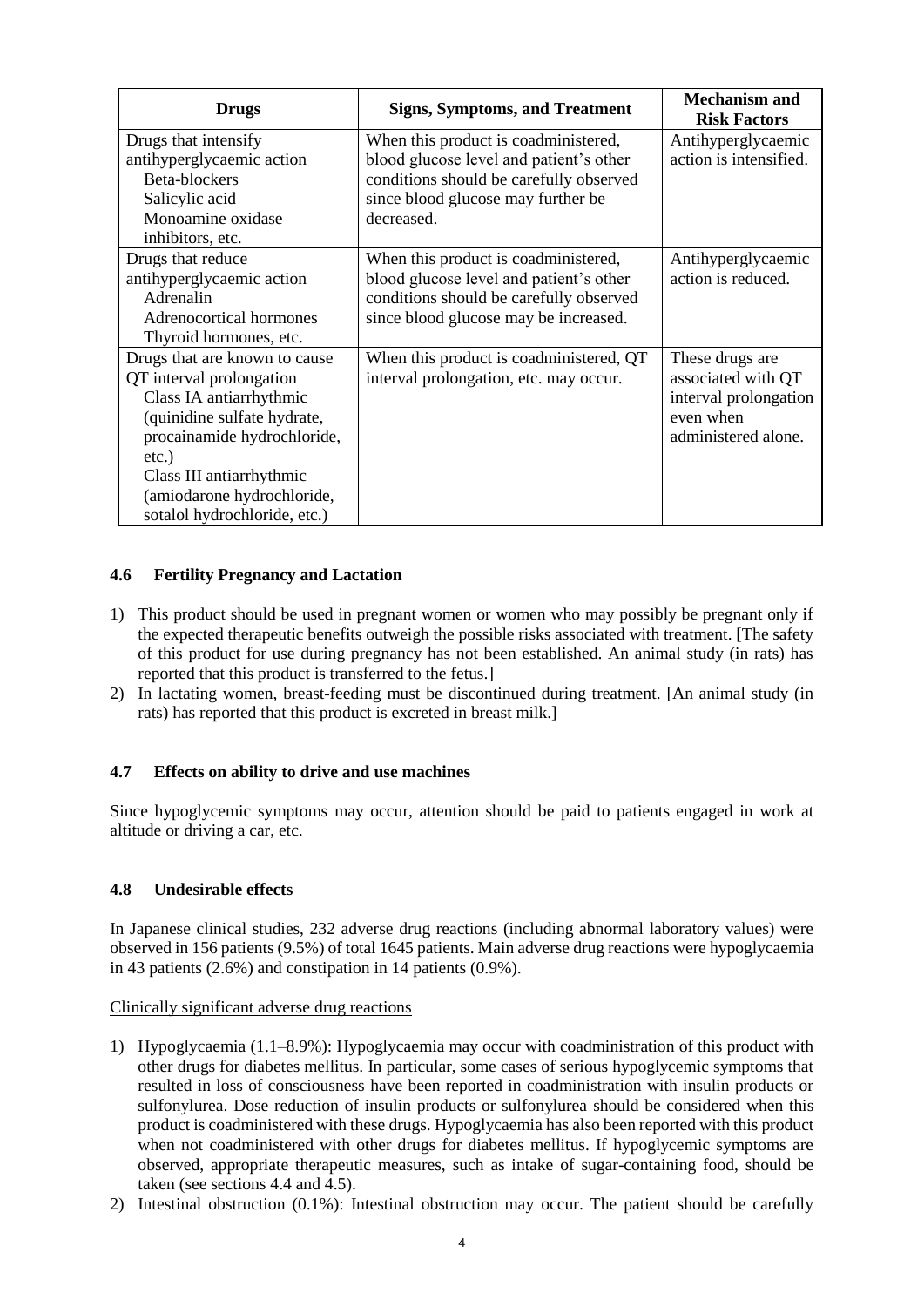monitored, and if any abnormalities, such as severe constipation, abdominal distension, persistent abdominal pain and vomiting, are observed, this product should be discontinued and appropriate therapeutic measures should be taken (see section 4.4).

- 3) Hepatic impairment (incidence unknown): Hepatic impairment accompanied by increased AST (GOT) or ALT (GPT) may occur. The patients should be carefully monitored, and if any abnormalities are observed, appropriate therapeutic measures including discontinuation of administration should be taken.
- 4) Interstitial pneumonia (incidence unknown): Interstitial pneumonia may occur. If any abnormalities, such as cough, dyspnoea, pyrexia and lung crepitation, are observed, laboratory tests including chest X-ray, chest CT, serum marker, etc. should be promptly performed. If interstitial pneumonia is suspected, this product should be discontinued and appropriate therapeutic measures including administration of corticosteroids should be taken.
- 5) Pemphigoid (incidence unknown): Pemphigoid may occur. If blister, erosion, or other signs and symptoms are observed, patients should be referred to a dermatologist, and appropriate therapeutic measures such as discontinuation of administration should be taken.
- 6) Acute pancreatitis (incidence unknown): Acute pancreatitis may occur. Patients should be instructed to consult with a physician immediately if initial symptoms including persistent and intense abdominal pain and/or vomiting occur. (see section 4.4)

#### Other adverse drug reactions

If any adverse drug reactions are observed, appropriate therapeutic measures, such as discontinuation of this product, should be taken.

| Incidence<br>Type       | $>0.1\%$ to $<1\%$                            | $< 0.1\%$      | Incidence<br>unknown |
|-------------------------|-----------------------------------------------|----------------|----------------------|
| Psychiatric/            |                                               |                | <b>Dizziness</b>     |
| <b>Neurological</b>     |                                               |                |                      |
| <b>Gastrointestinal</b> | Constipation, abdominal distension,           |                |                      |
|                         | abdominal discomfort, nausea, abdominal       |                |                      |
|                         | pain, flatulence, stomatitis, gastric polyps, |                |                      |
|                         | colonic polyp, duodenal ulcer, reflux         |                |                      |
|                         | esophagitis, diarrhoea, decreased appetite,   |                |                      |
|                         | increased amylase, increased lipase           |                |                      |
| <b>Hepatic</b>          | Increased AST (GOT), increased ALT            | Increased Al-P |                      |
|                         | (GPT), increased $\gamma$ -GTP                |                |                      |
| Renal/                  | Proteinuria, urine ketone body present,       |                |                      |
| <b>Urinary system</b>   | blood urine present                           |                |                      |
| Dermatologic            | Eczema, rash, itching, allergic dermatitis    |                |                      |
| <b>Others</b>           | Increased serum CK (CPK), increased           |                | Peripheral           |
|                         | serum potassium, malaise, allergic rhinitis,  |                | oedema               |
|                         | increased serum uric acid                     |                |                      |

The frequency of adverse drug reactions was calculated based on the clinical trial.

#### **4.9 Overdose**

The maximum doses of teneligliptin in clinical studies were 320 mg for a single dose in healthy adult subjects and 80 mg once daily for 7 days for repeated doses in healthy adult subjects. No serious adverse drug events and adverse drug events leading to discontinuation of the study treatment were reported after administration of teneligliptin at the 2 doses.

QT interval prolongation has been reported after administration of this product at a dose of 160 mg once daily (see section 4.4 and 5.2).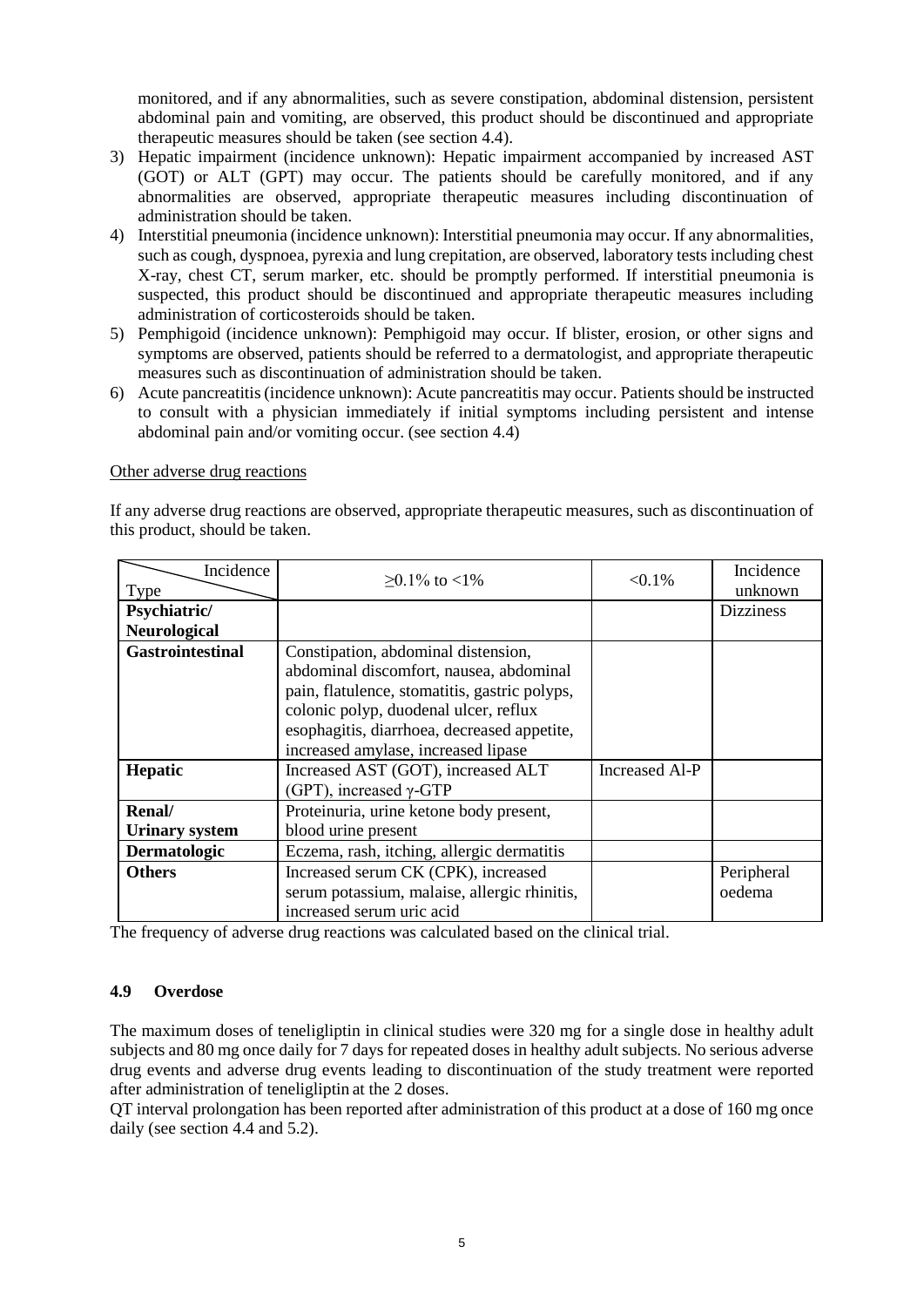# **5. PHARMACOLOGICAL PROPERTIES**

# **5.1 Pharmacodynamic properties**

## Mechanism of action

Glucagon-like peptide-1 (GLP-1) is secreted from the gastrointestinal tract in response to meal ingestion and regulates postprandial blood glucose level by stimulating insulin secretion from the pancreas and suppressing glucagon secretion. Teneligliptin inhibits the degradation of GLP-1 through the inhibition of dipeptidyl peptidase-4 (DPP-4) and reduces blood glucose levels by increasing blood concentration of active GLP-1.

## Inhibitory effect on DPP-4 and suppressive action on GLP-1 degradation

- 1) Teneligliptin inhibited the activity of DPP-4 in human plasma in a concentration-dependent manner, with IC<sup>50</sup> of 1.75 nmol/L (*in vitro*).
- 2) Teneligliptin prevented the degradation of active GLP-1 in rat plasma in a concentration-dependent manner (*in vitro*).
- 3) In a glucose tolerance test in Zucker Fatty rats, a model of obesity with insulin resistance and impaired glucose tolerance, a single oral administration of teneligliptin increased plasma active GLP-1 and plasma insulin levels.
- 4) In patients with type 2 diabetes mellitus, once-daily administration of teneligliptin 20 mg inhibited plasma DPP-4 activity and increased the concentration of active GLP-1 in plasma.

Improvement of glucose tolerance

- 1) In a glucose tolerance test in Zucker Fatty rats, a model of obesity with insulin resistance and impaired glucose tolerance, a single oral administration of teneligliptin improved post-loaded hyperglycemia.
- 2) In patients with type 2 diabetes mellitus, once-daily administration of teneligliptin 20 mg improved blood glucose after breakfast, lunch and dinner and fasting blood glucose.

# Clinical efficacy

#### *Monotherapy*

1) Placebo-controlled double-blind comparative study (dose-finding study)

Patients with type 2 diabetes mellitus inadequately controlled on diet and exercise therapy received 10 mg, 20 mg or 40 mg of teneligliptin or placebo once daily for 12 weeks. The difference (Least mean square value [95% confidence interval]) from the placebo group of the change in HbA1c level from baseline at Week 12 was -0.90 [-1.06, -0.75]% in the 20 mg administration group (n = 79), and -1.01 [-1.16, -0.86]% in the 40 mg administration group ( $n = 81$ ). The incidence of adverse drug reaction of hypoglycaemia was 0% (0/79 patients) in the 20 mg administration group and 3.7% (3/81 patients) in the 40 mg administration group. (The usual dosage of this drug is 20 mg once daily, as teneligliptin, and the maximum approved dosage is 40 mg once daily.)

2) Placebo-controlled double-blind comparative study (confirmatory study)

Patients with type 2 diabetes mellitus inadequately controlled on diet and exercise therapy ( $n = 203$ ) received 20 mg of teneligliptin or placebo once daily for 12 weeks. The result is shown in the following table. No adverse drug reaction of hypoglycaemia was observed in the teneligliptin-treated group.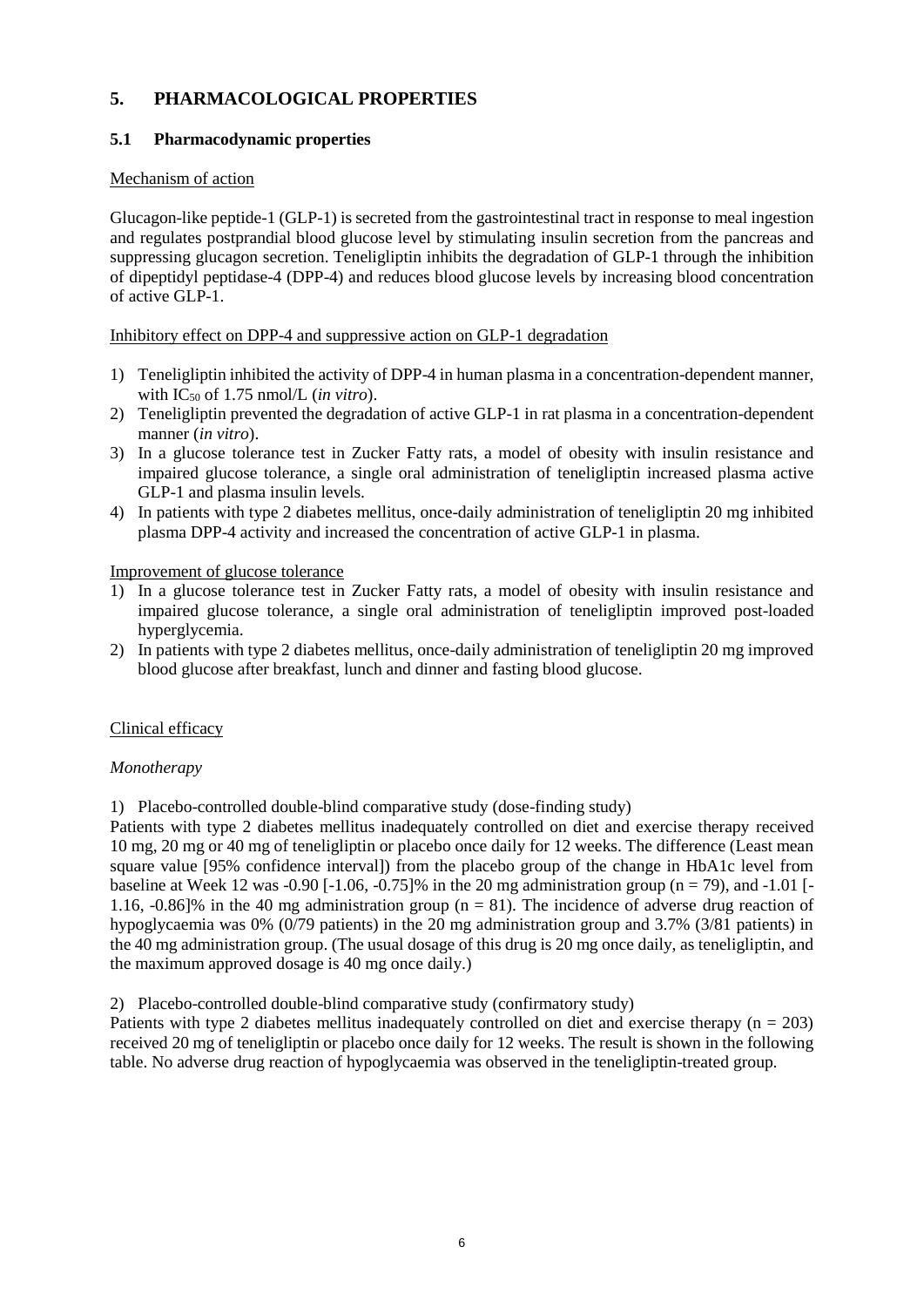| Table. Results of the placebo-controlled double-blind comparative study (at Week 12) |                      |                  |                              |  |  |  |  |
|--------------------------------------------------------------------------------------|----------------------|------------------|------------------------------|--|--|--|--|
|                                                                                      | Change from baseline |                  |                              |  |  |  |  |
|                                                                                      | Placebo              | Teneligliptin    | Difference between           |  |  |  |  |
|                                                                                      | $n = 104$            | $n = 99$         | groups                       |  |  |  |  |
| HbA1c<br>$(\% )$                                                                     | $0.17 \pm 0.05$      | $-0.62 \pm 0.05$ | $-0.79*$<br>$[-0.94, -0.64]$ |  |  |  |  |
| Fasting blood glucose<br>(mg/dL)                                                     | $-0.2 \pm 1.8$       | $-19.2 \pm 1.8$  | $-19.0*$<br>$[-24.0, -13.9]$ |  |  |  |  |
| Blood glucose 2 hours after<br>meals $(mg/dL)$                                       | $-3.2 \pm 3.6$       | $-47.9 \pm 3.5$  | $-44.7*$<br>$[-54.6, -34.8]$ |  |  |  |  |

Table: Results of the placebo-controlled double-blind comparative study (at Week 12)

Least square mean  $\pm$  SE; \*p<0.0001; two-sided 95% confidence interval in brackets.

## *Combination therapy with other hypoglycemic agents*

## 1) Combination therapy with sulfonylurea

Patients with type 2 diabetes mellitus inadequately controlled on diet and exercise therapy and glimepiride ( $n = 194$ ) received 20 mg of teneligliptin or placebo once daily for 12 weeks. The result is shown in the following table.

Table: Results of the combination study with glimepiride (at Week 12) (placebo-controlled double-blind comparative combination study)

|                 | Change from baseline                                   |                                                                               |                              |  |  |  |
|-----------------|--------------------------------------------------------|-------------------------------------------------------------------------------|------------------------------|--|--|--|
|                 | Placebo group<br>(Glimepiride monotherapy)<br>$n = 98$ | Teneligliptin 20 mg group<br>(Glimepiride combination<br>therapy)<br>$n = 96$ | Difference<br>between groups |  |  |  |
| HbA1c<br>$(\%)$ | $0.29 \pm 0.06$                                        | $-0.71 \pm 0.06$                                                              | $-1.00*$<br>$[-1.16, -0.84]$ |  |  |  |

Least square mean  $\pm$  SE; \*p<0.0001; two-sided 95% confidence interval in brackets.

When patients received the dose of 20 mg or 40 mg (when the dose was increased) once a day with glimepiride after Week 12, the change (mean  $\pm$  SD) in HbA1c level from baseline at Week 52 was -0.56  $\pm$  0.87% (n = 96). The incidence of adverse drug reaction of hypoglycaemia up to Week 52 was 7.3% (7/96 patients).

# 2) Combination therapy with thiazolidine

Patients with type 2 diabetes mellitus inadequately controlled on diet and exercise therapy and pioglitazone (n = 204) received 20 mg of teneligliptin or placebo once daily for 12 weeks. The result is shown in the following table.

Table: Results of the combination study with pioglitazone (at Week 12) (placebo-controlled doubleblind comparative study)

|                                         | Change from baseline                                     |                                                                                 |                              |  |  |
|-----------------------------------------|----------------------------------------------------------|---------------------------------------------------------------------------------|------------------------------|--|--|
|                                         | Placebo group<br>(Pioglitazone monotherapy)<br>$n = 101$ | Teneligliptin 20 mg group<br>(Pioglitazone combination<br>therapy)<br>$n = 103$ | Difference<br>between groups |  |  |
| H <sub>b</sub> A <sub>1</sub> c<br>(96) | $-0.20 \pm 0.05$                                         | $-0.94 \pm 0.04$                                                                | $-0.74*$<br>$[-0.87, -0.62]$ |  |  |

Least square mean  $\pm$  SE; \*p<0.0001; two-sided 95% confidence interval in brackets.

When patients received the dose of 20 mg or 40 mg (when the dose was increased) once a day with pioglitazone after Week 12, the change (mean  $\pm$  SD) in HbA1c level from baseline at Week 52 was - $0.86 \pm 0.66\%$  (n = 103). The incidence of adverse drug reaction of hypoglycaemia up to Week 52 was 1.9% (2/103 patients).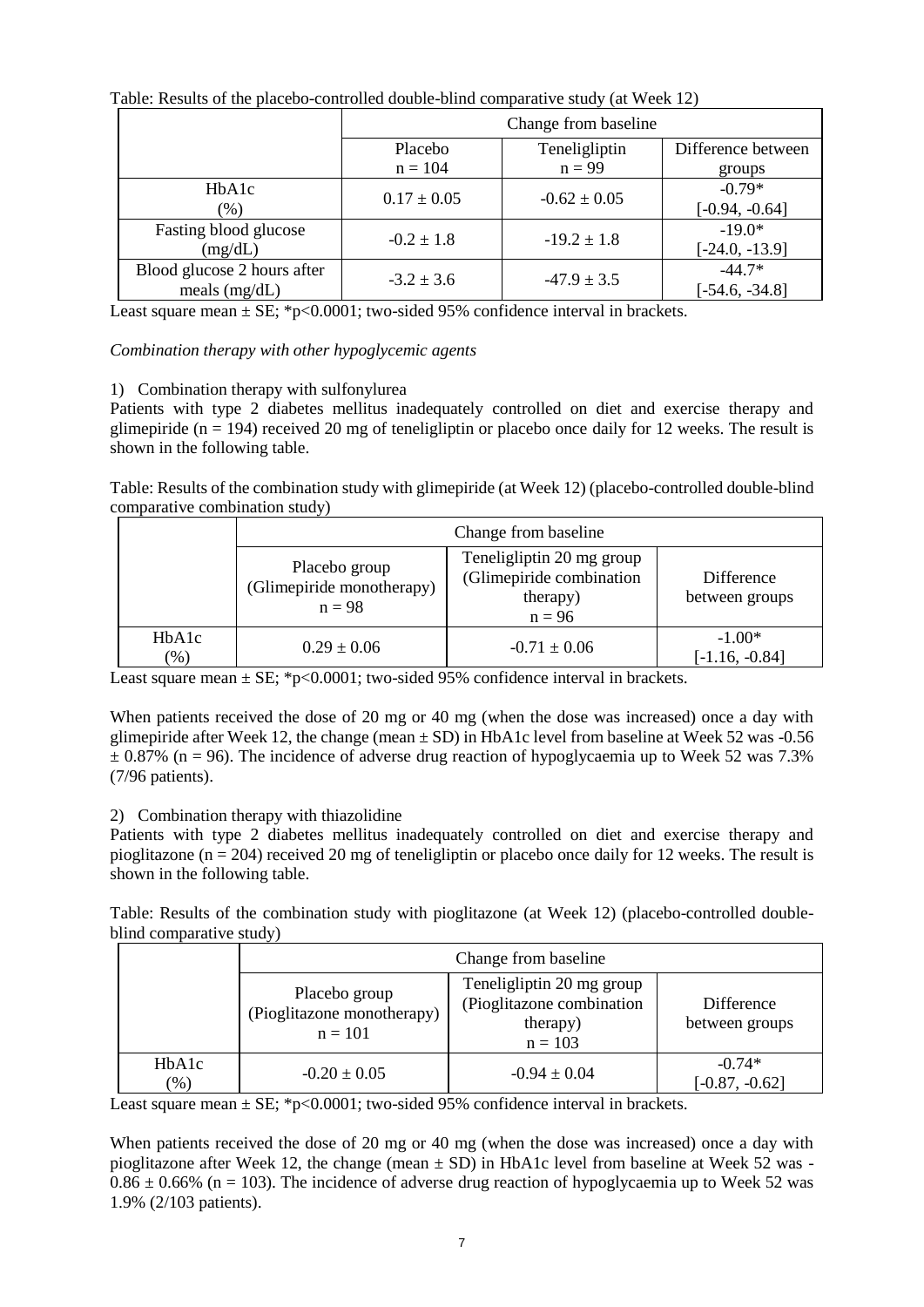## 3) Combination therapy with insulin

Patients with type 2 diabetes mellitus inadequately controlled on insulin monotherapy (mixed type [short-acting or rapid-acting type insulin content 25% or 30%], intermediate type, or long-acting type at a daily dose of 8 units or more but 40 units or less) in addition to diet and exercise therapy (n =148) received 20 mg of teneligliptin or placebo once daily for 16 weeks. The result is shown in the following table.

|                  | Change from baseline                               |                                                                           |                              |  |  |  |
|------------------|----------------------------------------------------|---------------------------------------------------------------------------|------------------------------|--|--|--|
|                  | Placebo group<br>(Insulin monotherapy)<br>$n = 71$ | Teneligliptin 20 mg group<br>(Insulin combination<br>therapy)<br>$n = 77$ |                              |  |  |  |
| HbA1c<br>$(\% )$ | $-0.07 \pm 0.08$                                   | $-0.87 \pm 0.08$                                                          | $-0.80*$<br>$[-1.02, -0.58]$ |  |  |  |

Table: Results of combination study with insulin (at week 16)

Least square mean  $\pm$  SE; \*p<0.001; two-sided 95% confidence interval in brackets.

When patients received the dose of 20 mg or 40 mg (when the dose was increased) once a day with insulin after Week 16, the change (mean  $\pm$  SD) in HbA1c level from baseline at Week 52 was -0.81  $\pm$ 0.93% ( $n = 77$ ). The incidence of adverse drug reaction of hypoglycaemia up to Week 52 was 15.6% (12/77 patients).

## *Long-term study (monotherapy and combination therapy with glinide, biguanide, or α-glucosidase inhibitor)*

Patients with type 2 diabetes mellitus inadequately controlled on glinide, biguanide, or an α-glucosidaseinhibitor in addition to dietary and exercise therapy ( $n = 462$ ) received 20 mg or 40 mg (when the dose was increased) of teneligliptin once daily for 52 weeks. The change in HbA1c level from baseline at Week 52 was  $-0.63 \pm 0.64\%$  (n = 212) in monotherapy,  $-0.76 \pm 0.70\%$  (n = 80) in combination with glinide,  $-0.78 \pm 0.75\%$  (n = 95) in combination with biguanide, and

 $-0.89 \pm 0.64\%$  (n = 75) in combination with an  $\alpha$ -glucosidase inhibitor. The incidence of adverse drug reactions of hypoglycaemia up to Week 52 was 1.4% (3/212 patients) in monotherapy, 3.8% (3/80 patients) in combination with glinide, 1.1% (1/95 patients) in combination with biguanide, and 1.3% ( $1/75$  patients) in combination with an  $\alpha$ -glucosidase inhibitor.

# **5.2 Pharmacokinetic properties**

Plasma concentrations

# 1) Single administration

Plasma concentration–time profiles of teneligliptin and its pharmacokinetic parameters after single oral administration of 20 mg and 40 mg of teneligliptin to healthy adults under fasting condition are as shown below.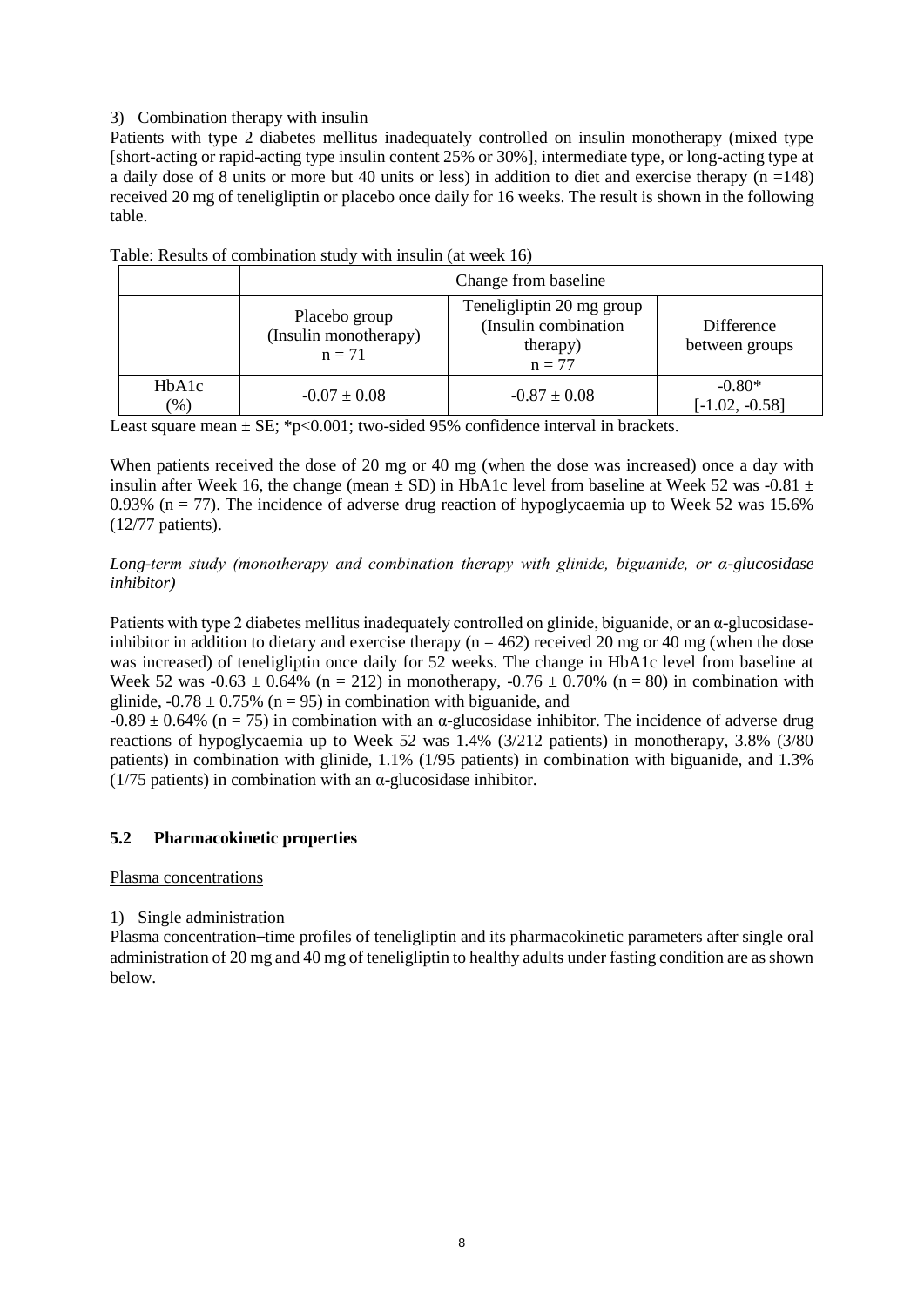

Figure: Plasma concentration–time profiles of teneligliptin after single oral administration in healthy adults (mean + SD;  $n = 6$ )

Table: Pharmacokinetic parameters of teneligliptin after single oral administration in healthy adults

|                 | $\mathsf{L}_{\text{max}}$ | $AUC_{0-\infty}$   | $t_{\rm max}$  | $t_{1/2}$      |
|-----------------|---------------------------|--------------------|----------------|----------------|
|                 | (ng/mL)                   | $(ng \cdot hr/mL)$ | (hr)           | (hr)           |
| $20 \text{ mg}$ | $187.20 \pm 44.70$        | $2028.9 \pm 459.5$ | 1.8 (1.0-2.0)  | $24.2 \pm 5.0$ |
| $40 \text{ mg}$ | $382.40 \pm 89.83$        | $3705.1 \pm 787.0$ | $1.0(0.5-3.0)$ | $20.8 \pm 3.2$ |

#### 2) Repeated administration

|  |  | Table: Pharmacokinetic parameters of teneligliptin after repeated oral administration in healthy adults |  |
|--|--|---------------------------------------------------------------------------------------------------------|--|
|  |  |                                                                                                         |  |

|                              | $C_{\rm max}$<br>(ng/mL) | $AUC_{0.24hr}$<br>$(ng \cdot hr/mL)$ | $AUC_{0-\infty}$<br>$(ng \cdot hr/mL)$ | $t_{\rm max}$<br>(hr) | $t_{1/2}$<br>(hr) |
|------------------------------|--------------------------|--------------------------------------|----------------------------------------|-----------------------|-------------------|
| After initial<br>dose        | $160.60 \pm 47.26$       | $1057.2 \pm 283.9$                   | $1627.9 \pm 427.8$                     | $1.0(0.4-2.0)$        | $25.8 \pm 4.9$    |
| After 7 days of<br>treatment | $220.14 \pm 59.86$       | $1514.6 \pm 370.5$                   | $2641.4 \pm 594.7$                     | $1.0(1.0-1.0)$        | $30.2 \pm 6.9$    |

#### 3) Effects of food

|                                   | Plasma teneligliptin concentrations                                                                                                                                                                                                                                                                                                                                                                                 | 1000      |                                          |    | 20 <sub>mg</sub><br>- 40 mg                |                        |                          |
|-----------------------------------|---------------------------------------------------------------------------------------------------------------------------------------------------------------------------------------------------------------------------------------------------------------------------------------------------------------------------------------------------------------------------------------------------------------------|-----------|------------------------------------------|----|--------------------------------------------|------------------------|--------------------------|
|                                   |                                                                                                                                                                                                                                                                                                                                                                                                                     | 100<br>10 |                                          |    |                                            |                        |                          |
|                                   |                                                                                                                                                                                                                                                                                                                                                                                                                     |           |                                          |    |                                            |                        |                          |
|                                   |                                                                                                                                                                                                                                                                                                                                                                                                                     | 0         | 12<br>24                                 | 36 | 48<br>60<br>Time after administration (hr) | 72                     |                          |
|                                   | Figure: Plasma concentration-time profiles of teneligliptin after single oral administration in healthy                                                                                                                                                                                                                                                                                                             |           | adults (mean + SD; $n = 6$ )             |    |                                            |                        |                          |
|                                   | Table: Pharmacokinetic parameters of teneligliptin after single oral administration in healthy adults                                                                                                                                                                                                                                                                                                               |           |                                          |    |                                            |                        |                          |
|                                   | $C_{max}$<br>(ng/mL)                                                                                                                                                                                                                                                                                                                                                                                                |           | $AUC_{0-\infty}$<br>$(ng \cdot hr/mL)$   |    | $t_{\rm max}$<br>(hr)                      |                        | $t_{1/2}$<br>(hr)        |
| $20 \text{ mg}$                   | $187.20 \pm 44.70$                                                                                                                                                                                                                                                                                                                                                                                                  |           | $2028.9 \pm 459.5$                       |    | $1.8(1.0-2.0)$                             |                        | $24.2 \pm 5.0$           |
| $40 \text{ mg}$                   | $382.40 \pm 89.83$<br>$n = 6$ ; Mean $\pm$ SD, t <sub>max</sub> : Median (min-max), t <sub>1/2</sub> : Terminal elimination half-life                                                                                                                                                                                                                                                                               |           | $3705.1 \pm 787.0$                       |    | $1.0(0.5-3.0)$                             |                        | $20.8 \pm 3.2$           |
|                                   | teneligliptin once daily for 7 days to healthy adults 30 minutes before breakfast are as shown below and<br>were estimated to reach steady state within 7 days.<br>Table: Pharmacokinetic parameters of teneligliptin after repeated oral administration in healthy adults<br>$C_{max}$                                                                                                                             |           | $AUC_{0.24hr}$                           |    | $AUC_{0-\infty}$                           | $t_{\rm max}$          | $t_{1/2}$                |
| After initial<br>dose             | (ng/mL)<br>$160.60 \pm 47.26$                                                                                                                                                                                                                                                                                                                                                                                       |           | $(ng \cdot hr/mL)$<br>$1057.2 \pm 283.9$ |    | $(ng \cdot hr/mL)$<br>$1627.9 \pm 427.8$   | (hr)<br>$1.0(0.4-2.0)$ | (hr)<br>$25.8 \pm 4.9$   |
| After 7 days of<br>treatment      | $220.14 \pm 59.86$                                                                                                                                                                                                                                                                                                                                                                                                  |           | $1514.6 \pm 370.5$                       |    | $2641.4 \pm 594.7$                         | $1.0(1.0-1.0)$         | $30.2 \pm 6.9$           |
| 3) Effects of food                | $n = 7$ ; Mean $\pm$ SD, t <sub>max</sub> : Median (min-max), t <sub>1/2</sub> : Terminal elimination half-life<br>When healthy adults were administered a single oral dose of 20 mg of teneligliptin after meals, there<br>was a 20% decrease in $C_{\text{max}}$ compared to under fasting condition and a prolongation in $t_{\text{max}}$ from<br>1.1 hours to 2.6 hours, while there was no difference in AUC. |           |                                          |    |                                            |                        |                          |
| meals in healthy adults           | Table: Pharmacokinetic parameters of teneligliptin after administration under fasting condition and after                                                                                                                                                                                                                                                                                                           |           |                                          |    |                                            |                        |                          |
|                                   | $C_{\text{max}}$<br>(ng/mL)                                                                                                                                                                                                                                                                                                                                                                                         |           | $AUC_{0-72hr}$<br>$(ng \cdot hr/mL)$     |    | $AUC_{0-\infty}$<br>$(ng \cdot hr/mL)$     | $t_{\rm max}$<br>(hr)  | $t_{1/2}$<br>(hr)        |
| <b>Under fasting</b><br>condition | 232.2<br>$(236.2 \pm 43.77)$                                                                                                                                                                                                                                                                                                                                                                                        |           | 1855.5<br>$(1861.1 \pm 148.1)$           |    | 2090.3<br>$(2094.6 \pm 138.5)$             | $1.1 \pm 0.4$          | 26.5<br>$(27.8 \pm 9.3)$ |
| After meals                       | 184.9<br>$(187.5 \pm 33.55)$                                                                                                                                                                                                                                                                                                                                                                                        |           | 1806.6<br>$(1814.6 \pm 183.3)$           |    | 2044.0<br>$(2056.1 \pm 230.9)$             | $2.6 \pm 1.1$          | 26.9<br>$(28.3 \pm 9.5)$ |
|                                   | $n = 14$ ; Geometric mean (arithmetic mean $\pm$ SD), t <sub>max</sub> : Arithmetic mean $\pm$ SD,<br>$t_{1/2}$ : Terminal elimination half-life                                                                                                                                                                                                                                                                    |           |                                          |    |                                            |                        |                          |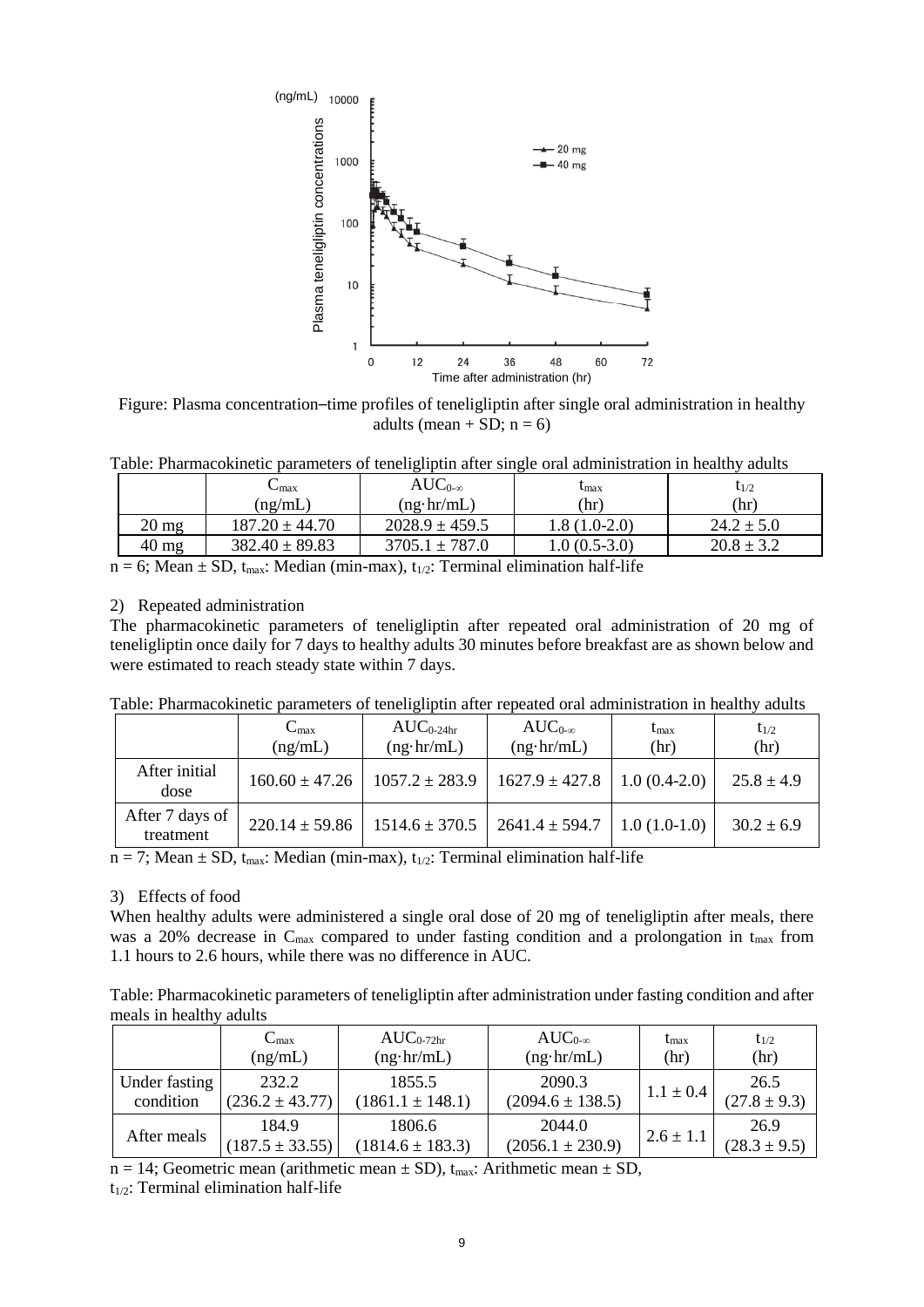## Plasma protein binding

The *in vitro* protein bindings of <sup>14</sup>C-labeled teneligliptin (20, 100 and 500 ng/mL) to human plasma were 77.6% to 82.2%.

## Metabolism

- 1) When healthy adults (n = 6) were administered a single oral dose of <sup>14</sup>C-labeled teneligliptin 20 mg, the unchanged drug and its metabolites, M1, M2, M3, M4 and M5, were found in plasma. The AUC<sub>0-∞</sub> ratios of teneligliptin and its metabolites M1, M2, M3, M4 and M5 to total radioactivity, which were calculated based on plasma radioactive concentrations up to 72 hours after administration, were 71.1%, 14.7%, 1.3%, 1.3%, 0.3% and 1.1%, respectively.
- 2) CYP3A4 and flavin-containing monooxygenase (FMO1 and FMO3) are primarily involved in metabolism of teneligliptin. While teneligliptin had weak inhibitory effect on CYP2D6, CYP3A4 and FMO  $(IC_{50}$ : 489.4, 197.5 and 467.2  $\mu$ mol/L, respectively), it had no inhibitory effect on CYP1A2, CYP2A6, CYP2B6, CYP2C8, CYP2C8/9, CYP2C19 and CYP2E1 and did not induce CYP1A2 and CYP3A4 (*in vitro*).

## Excretion

- 1) When healthy adults were administered a single oral dose of 20 mg and 40 mg of teneligliptin under fasting condition ( $n = 6$  each), 21.0% to 22.1% of the administered dose was excreted unchanged drug in the urine, and renal clearance was 37 to 39 mL/hr/kg.
- 2) When healthy adults ( $n = 6$ ) were administered a single oral dose of <sup>14</sup>C-labeled teneligliptin 20 mg, 45.4% and 46.5% of the administered radioactive dose was excreted in the urine and feces, respectively. Cumulative urinary excretion of unchanged drug, M1, M2 and M3 to the doses up to 120 hours after administration was 14.8%, 17.7%, 1.4% and 1.9%, respectively, and cumulative fecal excretion of unchanged drug, M1, M3, M4 and M5 was 26.1%, 4.0%, 1.6%, 0.3% and 1.3%, respectively.
- 3) Teneligliptin is a substrate of P-glycoprotein and inhibited digoxin transport mediated by Pglycoprotein to 42.5% at a concentration of 99 μmol/L. In addition, while teneligliptin had weak inhibitory effect on organic anion transporter (OAT) 3 expressed in the kidney ( $IC_{50}$ : 99.2 µmol/L), it had no inhibitory effect on OAT 1, organic cation transporter (OCT) 2, organic anion-transporting polypeptide (OATP) 1B1 and OATP 1B3 (*in vitro*).

#### Subjects with renal impairment

When subjects with renal impairment were administered a single oral dose of 20 mg of teneligliptin, there was no marked change in  $C_{\text{max}}$  and  $t_{1/2}$  of teneligliptin according to the severity of renal impairment. On the other hand,  $AUC_{0\infty}$  in subjects with mild (50≤Ccr≤80 mL/min), moderate (30≤Ccr<50 mL/min) and severe (Ccr<30 mL/min) renal impairment was approximately 1.25 times, 1.68 times and 1.49 times, respectively, compared to that in healthy adults, and  $AUC_{0.43hr}$  in subjects with end stage renal failure was approximately 1.16 times compared to that in healthy adults. In addition, 15.6% of the administered teneligliptin dose was eliminated by haemodialysis.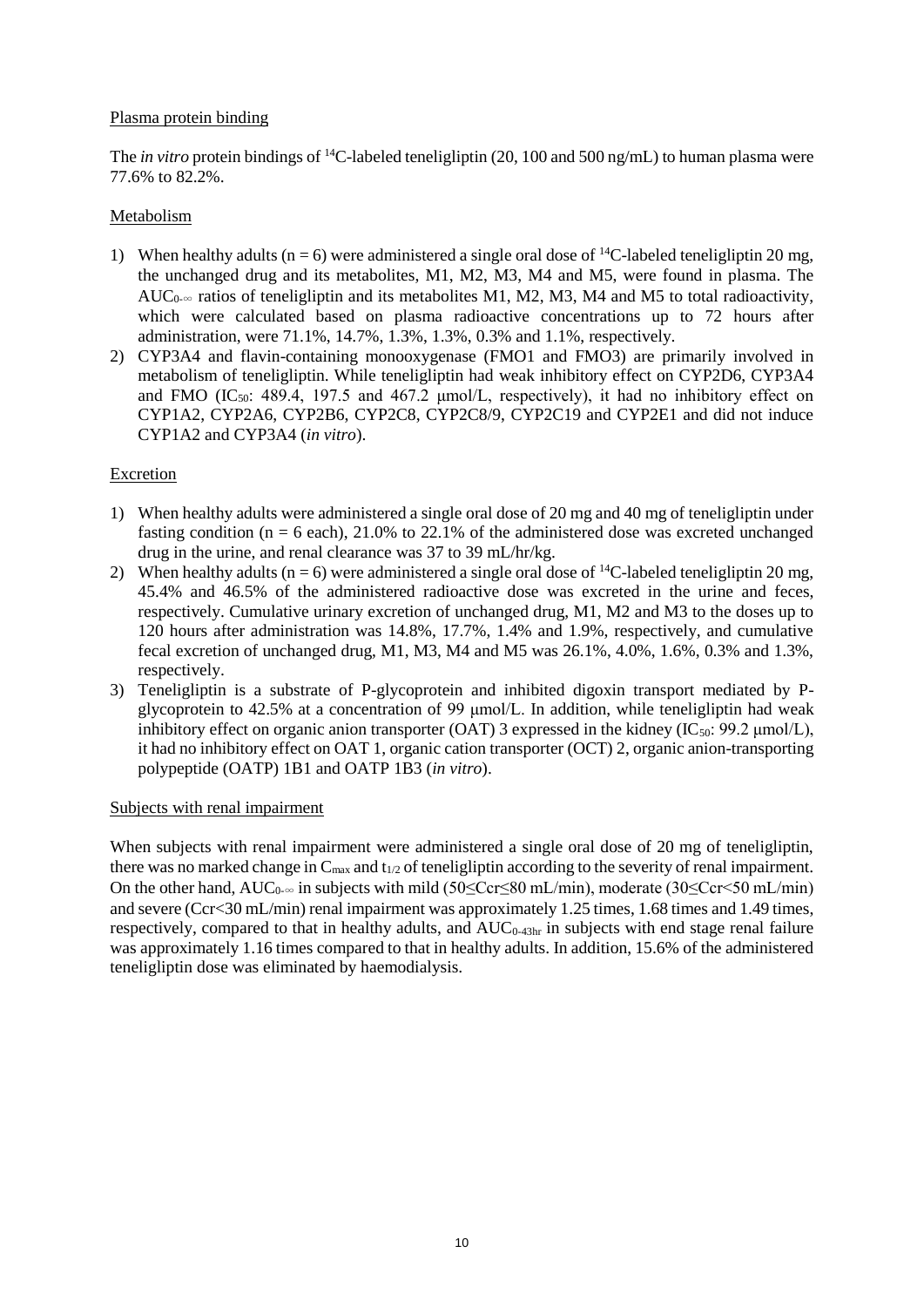| Severity of renal impairment |                             | $C_{\text{max}}$               | $AUC_{0-\infty}$                | $t_{1/2}$                  |
|------------------------------|-----------------------------|--------------------------------|---------------------------------|----------------------------|
|                              |                             | (ng/mL)                        | $(ng\cdot hr/mL)$               | (hr)                       |
| Healthy adults, $n = 8$      |                             | 178.93                         | 1748.39                         | 25.64                      |
|                              |                             | $(176.50 \pm 38.42)$           | $(1772.7 \pm 657.3)$            | $(26.1 \pm 5.0)$           |
| Mild, $n = 8$                |                             | 193.15                         | 2178.90                         | 25.60                      |
|                              |                             | $(207.96 \pm 53.31)$           | $(2234.2 \pm 278.6)$            | $(27.7 \pm 7.9)$           |
|                              | Ratio to healthy adults (%) | 107.95                         | 124.62                          | 99.84                      |
|                              | [90% confidence interval]   | $[86.24 - 135.12]$             | $[100.97 - 153.82]$             | $[75.94 - 131.27]$         |
|                              | Moderate, $n = 8$           | 199.55<br>$(203.63 \pm 42.33)$ | 2930.17<br>$(3090.3 \pm 868.6)$ | 34.93<br>$(36.0 \pm 11.0)$ |
|                              | Ratio to healthy adults (%) | 111.53                         | 167.59                          | 136.19                     |
|                              | [90% confidence interval]   | $[89.10 - 139.60]$             | $[135.78 - 206.86]$             | $[103.59-179.06]$          |
| Severe, $n = 8$              |                             | 186.39                         | 2603.17                         | 26.26                      |
|                              |                             | $(191.63 \pm 49.07)$           | $(2833.3 \pm 652.3)$            | $(29.8 \pm 11.0)$          |
|                              | Ratio to healthy adults (%) | 104.17                         | 148.89                          | 102.41                     |
|                              | [90% confidence interval]   | $[82.10 - 132.18]$             | $[119.10-186.13]$               | $[76.61 - 136.89]$         |

Table: Pharmacokinetic parameters of teneligliptin after single oral administration in subjects with renal impairment

| Severity of renal impairment           |                             | $\rm{C_{max}}$        | $AUC_{0.43hr}$       | $t_{1/2}$          |
|----------------------------------------|-----------------------------|-----------------------|----------------------|--------------------|
|                                        |                             | (ng/mL)               | $(ng\cdot hr/mL)$    | (hr)               |
| Healthy adults, $n = 8$                |                             | 192.69                | 1568.38              | 17.41              |
|                                        |                             | $(195.75 \pm 43.28)$  | $(1569.5 \pm 345.5)$ | $(18.3 \pm 5.7)$   |
| Subjects with end stage renal failure, |                             | 211.26                | 1826.06              | 22.85              |
| $n = 8$                                |                             | $(219.00 \pm 118.91)$ | $(1820.9 \pm 285.4)$ | $(23.6 \pm 5.8)$   |
|                                        | Ratio to healthy adults (%) | 109.64                | 116.43               | 131.20             |
|                                        | [90% confidence interval]   | $[82.30 - 146.06]$    | $[98.10 - 138.19]$   | $[98.26 - 175.18]$ |

Geometric least square mean (arithmetic mean  $\pm$  SD)

Healthy adults, Ccr>80 mL/min; mild, 50≤Ccr≤80 mL/min; moderate, 30≤Ccr<50 mL/min; severe, Ccr<30 mL/min.

t1/2: Terminal elimination half-life

#### Subjects with hepatic impairment

When subjects with hepatic impairment were administered a single oral dose of 20 mg of teneligliptin, C<sub>max</sub> of teneligliptin in subjects with mild (total score of 5 to 6 on the Child-Pugh Classification) and moderate (total score of 7 to 9 on the Child-Pugh Classification) hepatic impairment was approximately 1.25 times and 1.38 times, respectively, compared to that in healthy adults, and  $AUC_0 \sim$  was approximately 1.46 times and 1.59 times, respectively. There has been no clinical experience in subjects with severe hepatic impairment (total score of >9 on the Child-Pugh Classification).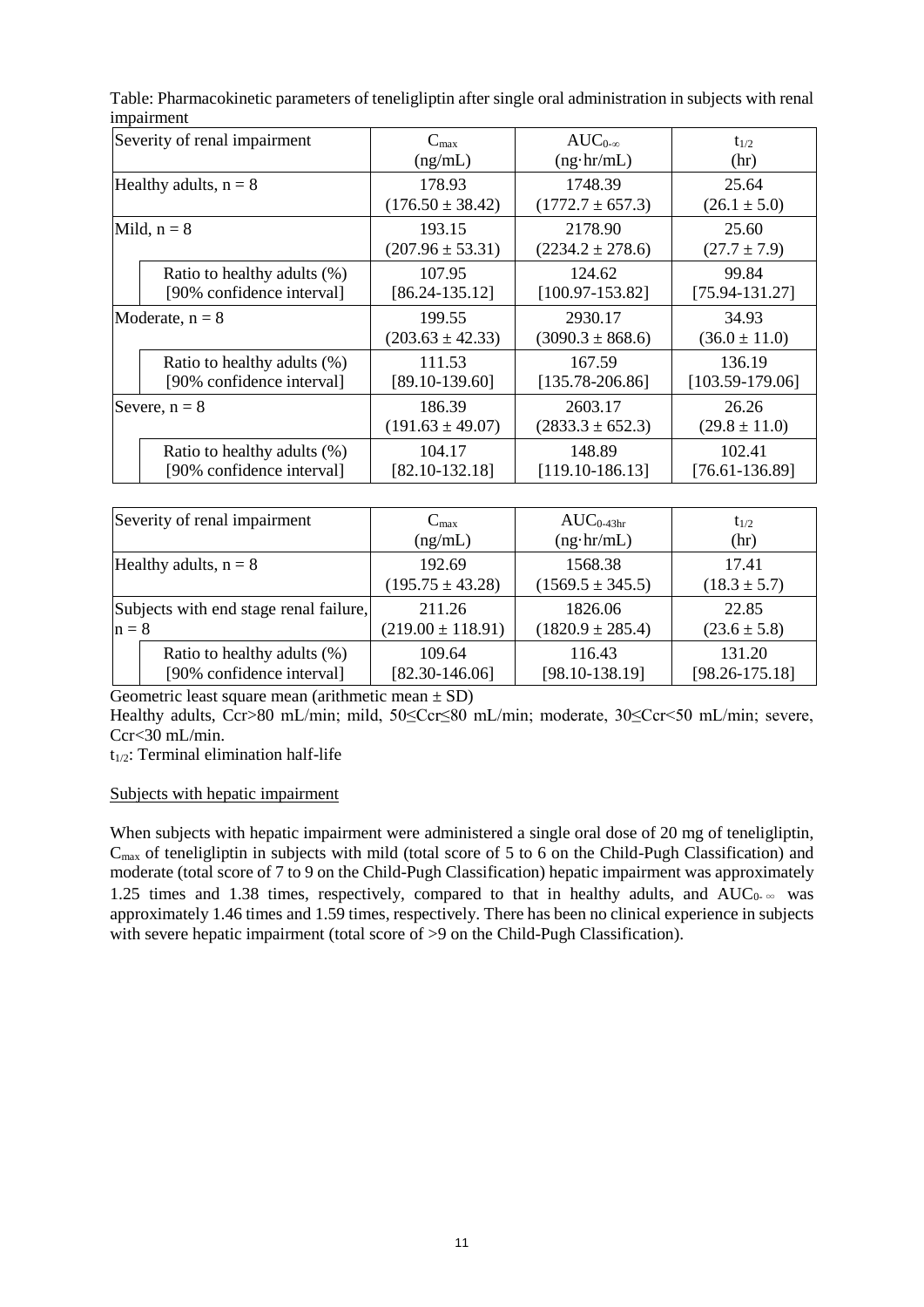| Severity of hepatic impairment |                             | $C_{\text{max}}$      | $AUC_{0-\infty}$     | $t_{1/2}$           |
|--------------------------------|-----------------------------|-----------------------|----------------------|---------------------|
|                                |                             | (ng/mL)               | $(ng \cdot hr/mL)$   | (hr)                |
| Healthy adults, $n = 8$        |                             | 200.58                | 1610.10              | 21.95               |
|                                |                             | $(185.88 \pm 84.65)$  | $(1548.8 \pm 209.1)$ | $(24.8 \pm 6.4)$    |
| Mild, $n = 8$                  |                             | 251.64                | 2348.28              | 26.69               |
|                                |                             | $(229.25 \pm 86.16)$  | $(2207.9 \pm 790.0)$ | $(27.9 \pm 7.1)$    |
|                                | Ratio to healthy adults (%) | 125.45                | 145.85               | 121.56              |
|                                | [90% confidence interval]   | $[97.07 - 162.14]$    | $[122.13 - 174.17]$  | $[94.13 - 156.99]$  |
| Moderate, $n = 8$              |                             | 276.24                | 2566.69              | 30.21               |
|                                |                             | $(247.63 \pm 112.95)$ | $(2418.9 \pm 505.8)$ | $(30.9 \pm 6.6)$    |
|                                | Ratio to healthy adults (%) | 137.72                | 159.41               | 137.59              |
|                                | [90% confidence interval]   | $[106.56 - 177.99]$   | $[133.49-190.37]$    | $[106.54 - 177.68]$ |

Table: Pharmacokinetic parameters of teneligliptin after single oral administration in subjects with hepatic impairment

Geometric least square mean (arithmetic mean  $\pm$  SD)

Mild, total score of 5 to 6 on the Child-Pugh Classification; moderate, total score of 7 to 9 on the Child-Pugh Classification.

 $t_{1/2}$ : Terminal elimination half-life

#### Pharmacokinetics in the elderly

When healthy elderly subjects (aged  $\geq 65$  years and  $\leq 75$  years, n = 12) and non-elderly subjects (aged  $>45$  years and <65 years, n = 12) were administered a single oral dose of 20 mg of teneligibitin under fasting condition, the ratio of geometric least square means (90% confidence interval) of  $C_{\text{max}}$ , AUC<sub>0</sub>. $\infty$ and  $t_{1/2}$  in elderly subjects to those in non-elderly subjects was 1.006 (0.871-1.163), 1.090 (0.975-1.218) and 1.054 (0.911-1.219), and the parameters of teneligliptin were similar in elderly and non-elderly subjects.

#### Drug interactions

#### 1) Coadministration with ketoconazole

The influence of concomitant administration of ketoconazole on the pharmacokinetics of teneligliptin is shown in the following table.

| Concomitant<br>drug | Concomitant<br>drug<br>Dose | Teneligliptin<br>Dose | Pharmacokinetic parameter of<br>teneligliptin, Ratio of geometric mean<br>[90% confidence interval]<br>Combination/single |                         |
|---------------------|-----------------------------|-----------------------|---------------------------------------------------------------------------------------------------------------------------|-------------------------|
|                     |                             |                       | $C_{\rm max}$                                                                                                             | $AUC_{0-\infty}$        |
| Ketoconazole        | $400 \text{ mg}$            | $20 \text{ mg}$       | 1 37<br>$[1.25 - 1.50]$                                                                                                   | 1.49<br>$[1.39 - 1.60]$ |

Table: Effects of concomitant ketoconazole on the pharmacokinetics of teneligliptin

# 2) Coadministration with other antidiabetic drugs

When teneligliptin was concomitantly administered with canagliflozin, pioglitazone, glimepiride or metformin, no obvious effect of concomitant administration on the pharmacokinetics of teneligliptin and these drugs was observed.

#### Effects on electrocardiogram

When healthy adults were administered a repeated oral dose of 40 mg or 160 mg of teneligliptin once daily for 4 days, a maximum mean (and upper limit of 90% confidence interval) of changes in QTcI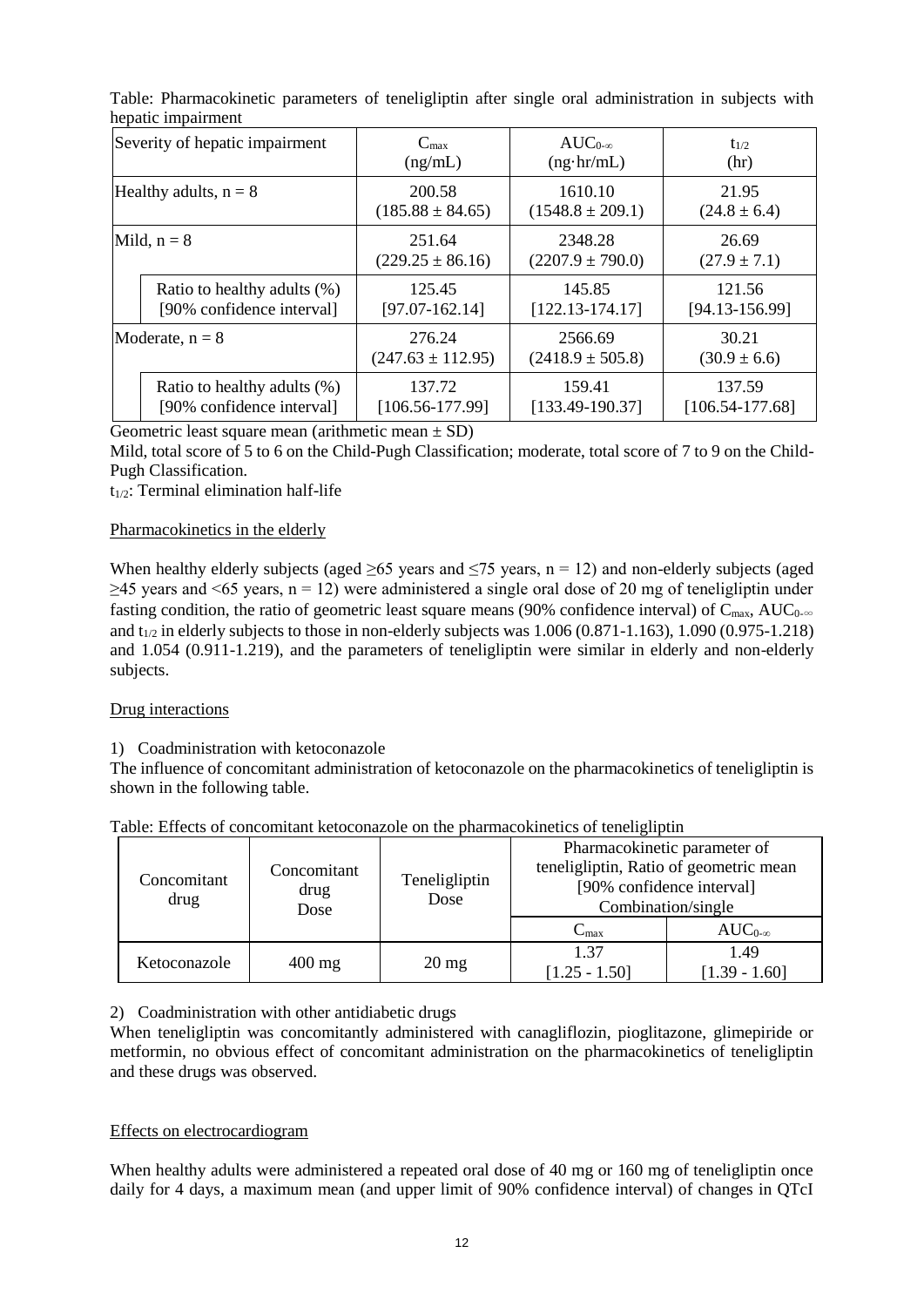(individually corrected QTc) interval corrected for placebo was 3.9 (7.6) msec in the 40 mg group 3 hours after the completion of administration and 9.3 (13.0) msec in the 160 mg group 1.5 hours after the completion of administration (see section 4.4 and 4.9). [The usual approved dosage of this product is 20 mg of teneligliptin once daily, and the maximum dosage is 40 mg once daily (see section 4.2).]

# **5.3 Preclinical safety data**

In a 52-week repeated oral dose toxicity study in cynomolgus monkeys, skin lesions including exfoliation, scab and ulcer were observed on the tail, extremities and/or auricle at a dose of 75 mg/kg/day.  $AUC_{0-24hr}$  when the lesions were observed reached approximately 45 times that in humans treated with 40 mg/day. The same toxicity findings have not been reported in other animal species (rats, mice and rabbits) and humans.

Teneligliptin was negative for genotoxicity in an *in vitro* bacterial reverse mutation test and *in vivo* micronucleus and unscheduled DNA synthesis tests in rats, although it was positive in an *in vitro* chromosomal aberration test due to secondary effects of cytotoxicity. Therefore, it is concluded that teneligliptin shows no genotoxicity.

Teneligliptin showed no carcinogenic potential in a 2-year carcinogenicity study in rats and a 26-week carcinogenicity study in transgenic mice.

In a fertility and early embryonic development study in rats, low body weight gain, decreased implantations and live embryos, and secondary changes in male reproductive organs due to low body weight gain were observed. In embryo-fetal development studies in rats and rabbits, skeletal variations and decreased ossifications were observed in fetuses, but no signs suggesting teratogenicity were noted. In a pre- and post-natal development study in rats, a slightly low body weight gain was observed in offspring. AUC<sub>0-24hr</sub> at the NOAELs in reproductive and developmental toxicity studies reached more than 10 times that in humans treated with 40 mg/day.

# **6. PHARMACEUTICAL PARTICULARS**

# **6.1 List of excipients**

D-Mannitol, corn starch, hydroxypropylcellulose, anhydrous silicic acid, magnesium stearate, hypromellose, macrogol 400, titanium oxide, red ferric oxide, hydrogenated oil

#### **6.2 Incompatibilities**

Not applicable.

# **6.3 Shelf life**

42 months

# **6.4 Special precautions for storage**

Do not store above 30°C.

#### **6.5 Nature and contents of container**

The products are packed into polyvinylchloride film / aluminum foil blister sheets of 10 tablets. 3 blister sheets or 10 blister sheets are packaged in aluminum bags and then in carton box. Carton contains 30 or 100 tablets.